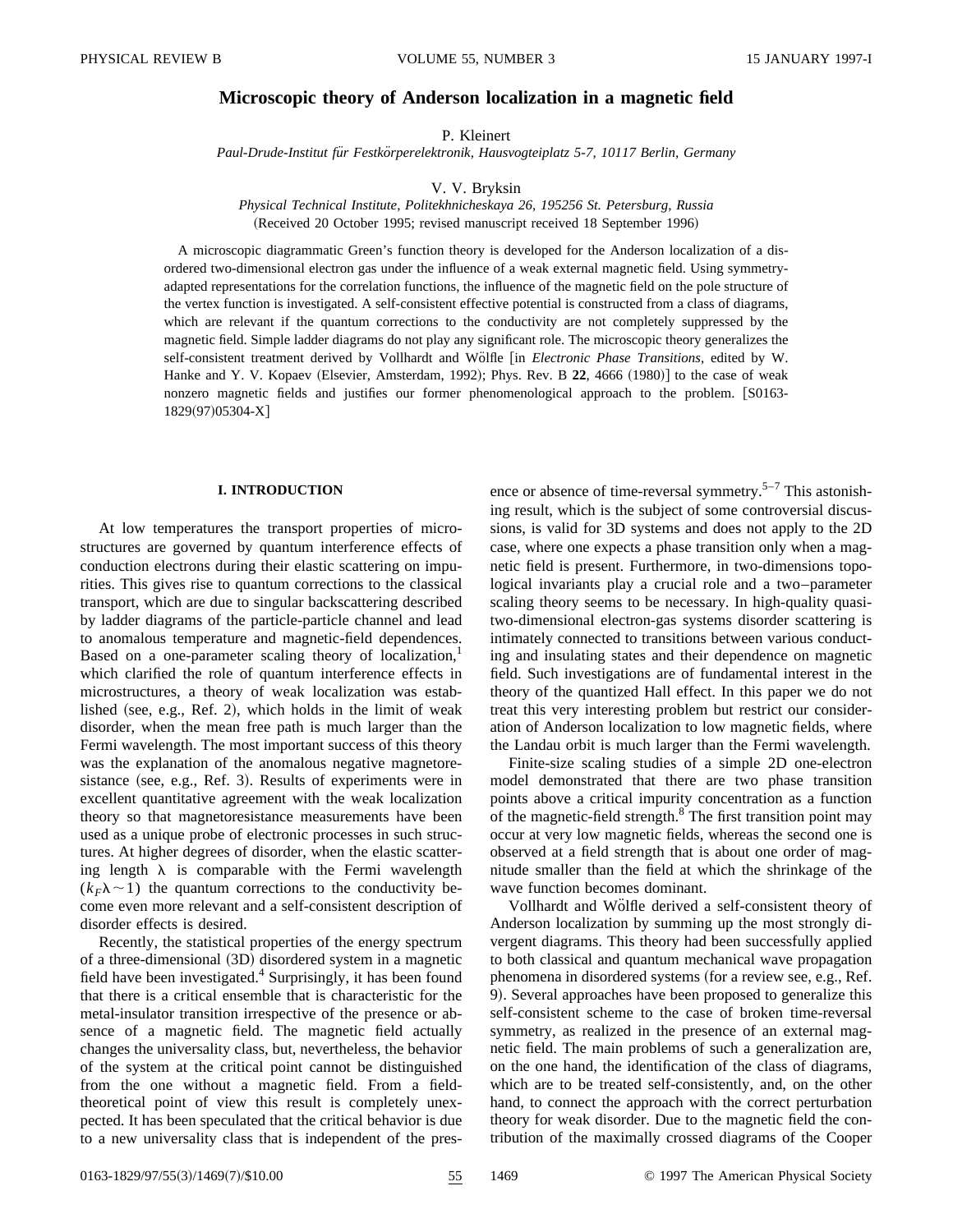channel is suppressed and localization can only be due to divergencies resulting from other diagrammatic contributions. Within an effective field theory a correction to the conductivity appears in two loop order. This contribution is independent of the magnetic field and results from the diffusion channel. In two dimensions there is a logarithmically divergent correction<sup>2</sup> that is weaker by a factor  $(k_F\lambda)^{-1}$ compared to the zero-magnetic-field case but, nevertheless, dominates the behavior in sufficiently large systems. Diagrammatic Green's-function theories, which additionally incorporated particle-hole ladder diagrams, $10,11$  were only of limited success and could not reproduce the field-theoretical results. The identification of the class of diagrams, which can be summed up in a self-consistent approximation and are most important in the vicinity of the metal-insulator phase transition point, is the main objective of a Green's-function theory of Anderson localization in a magnetic field. In this paper we propose such a microscopic approach that is valid if quantum corrections are not completely suppressed by the magnetic field and generalizes both the self-consistent theory of localization at vanishing magnetic field $12$  and results of the weak localization theory with respect to the magnetoconductivity. Furthermore, the microscopic theory presented agrees with our previous studies based on a phenomenological reasoning.<sup>13</sup>

The paper is organized as follows. In Secs. II and III the symmetry properties of the Green's functions in a magnetic field are used to introduce the symmetry adapted Wigner representation. The influence of a weak magnetic field on the pole structure of the vertex function is investigated in Sec. IV and the Ward identity is discussed in Sec. V. The main aim of our paper, namely, the selection of diagrams, that have to be treated self-consistently in order to construct an adequate picture of Anderson localization in a magnetic field, is presented in Sec. VI. We close with a summary in Sec. VII.

#### **II. DYSON EQUATION IN WIGNER REPRESENTATION**

To consider the peculiarities of the impurity scattering in a 2D electron gas under the influence of a transverse magnetic field we profit from symmetry-adapted coordinates. If an external magnetic field is applied to the system, translational invariance no longer exists so that a simple Fourier transformation does not reduce the number of independent variables. Consequently, the Fourier-transformed impurityaveraged one-particle Green's function, for instance, still depends on two independent momenta  $k_1$  and  $k_2$ . Nevertheless, one may exploit the following symmetry property of the averaged one-particle Green's function:

$$
\mathcal{G}(\mathbf{r}_1, \mathbf{r}_2, z) = \mathcal{G}(\mathbf{r}_1 + \mathbf{r}, \mathbf{r}_2 + \mathbf{r}, z) \exp[i\mathbf{A}(\mathbf{r})(\mathbf{r}_1 - \mathbf{r}_2)], \quad (1)
$$

which allows the introduction of a symmetry adapted representation. Here  $A(r)$  is the vector potential of the magnetic field in the symmetric gauge and *z* is on the imaginary time axis. Performing a Fourier transformation and introducing the new wave vectors  $k, \kappa$  by  $k_1 = k + \kappa/2$  and  $k_2 = k - \kappa/2$ , the symmetry relation Eq.  $(1)$  may be expressed by

$$
\mathcal{G}(\mathbf{k}, \mathbf{\kappa}, z) = \mathcal{G}(\mathbf{k} - \mathbf{A}(\mathbf{r}), \mathbf{\kappa}, z)e^{i\mathbf{\kappa} \cdot \mathbf{r}}
$$
 (2)

which indicates that it is useful to introduce the so-called Wigner transformed Green's function, depending only on one wave vector<sup>14</sup>

$$
\mathcal{G}(\mathbf{k}, z) = \sum_{\kappa} \mathcal{G}(\mathbf{k} + \mathbf{A}(\mathbf{r}), \kappa, z) e^{-i\kappa \cdot \mathbf{r}}.
$$
 (3)

This symmetry-adapted representation of the Green's function accounts for the invariance of the system under magnetic translations. The inverse transformation is simply given by

$$
\mathcal{G}(\mathbf{k}, \mathbf{\kappa}, z) = \int dr \mathcal{G}(\mathbf{k} - A(\mathbf{r}), z) e^{i\mathbf{\kappa} \cdot \mathbf{r}}.
$$
 (4)

Now it is straightforward to see that the Fourier-transformed Dyson equation with the dispersion relation  $\varepsilon(k)$  of the underlying lattice

$$
\{z - \varepsilon[k_1 + A(i\nabla_{k_1})]\}\mathcal{G}(k_1, k_2, z) = \delta(k_1 - k_2)
$$

$$
+ \sum_{\overline{k}} \Sigma(k_1, \overline{k}, z)\mathcal{G}(\overline{k}, k_2, z) \tag{5}
$$

simplifies considerably if one introduces the Wigner transformed Green's function  $(3)$ . To that end we introduce the new variables  $k, \kappa$  and sum over  $\kappa$ . Furthermore, we take into account that in the symmetric gauge the equation  $A(r)r=0$  is fulfilled. Throughout we assume that the self-energy  $\Sigma$  is independent of momentum. Then, in the symmetry-adapted Wigner representation the Dyson equation has the form $15$ 

$$
\{z - \varepsilon[k + A(i\nabla_k)]\}\mathcal{G}(k, z) = 1 + \Sigma(z)\mathcal{G}(k, z),\tag{6}
$$

which has the following explicit solution for free electrons in the conduction band  $\varepsilon(k) = \hbar k^2 / 2m^*$ :<sup>16</sup>

$$
\mathcal{G}(k,z) = 2e^{-(kl)^2} \sum_{n=0}^{\infty} \frac{(-1)^n L_n [2(kl)^2]}{z - \hbar \omega_c (n + 1/2) - \Sigma(z)}.
$$
 (7)

Here  $\omega_c$  is the cyclotron frequency,  $l = \sqrt{\hbar/m^* \omega_c}$  is the magnetic length, and  $L_n$  are Laguerre polynomials. We want to point out that the Dyson equation (6) parallels as closely as possible the one that is obtained in the absence of any magnetic field.

# **III. WIGNER REPRESENTATION OF TWO-PARTICLE FUNCTIONS**

In the one-electron model considered both the conductivity and the dynamical diffusion coefficient are expressed by the density-density correlation function

$$
\Phi(\mathbf{r}_1,\mathbf{r}_2,\mathbf{r}_3,\mathbf{r}_4;z,z') = \langle G(\mathbf{r}_1,\mathbf{r}_3,z)G(\mathbf{r}_4,\mathbf{r}_2,z') \rangle. \tag{8}
$$

In accordance with Eq.  $(1)$  and as a consequence of the invariance against magnetic translations,  $\Phi$  exhibits the following symmetry property in the site representation:

$$
\Phi(r_1, r_2, r_3, r_4; z, z') = \Phi(r_1 + r_1, r_2 + r_1, r_3 + r_1, r_4 + r_2; z')
$$
  
×
$$
\times \exp[iA(r)(r_1 - r_2 - r_3 + r_4)].
$$
 (9)

As in Sec. II, a direct Fourier transformation does not result in any simplification because there is no momentum conser-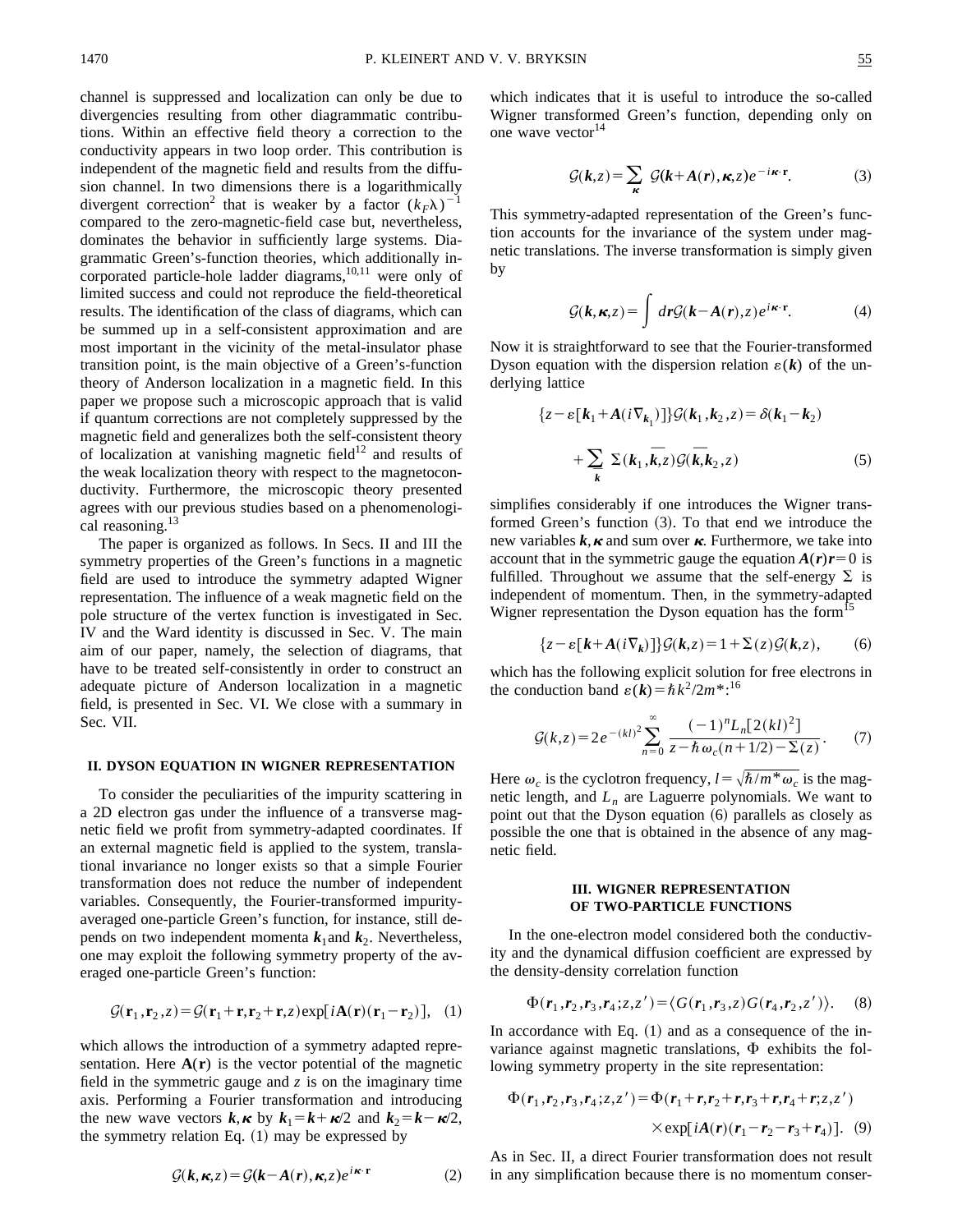

FIG. 1. Diagrammatic representation of the Bethe-Salpeter FIG. 1. Diagrammatic representation of the Bethe-Salpeter FIG. 2. Diagrammatic introduction of the vertex function  $\Gamma$ .<br>equation.

vation and still four variables  $k_1, \ldots, k_4$  appear. Therefore, we introduce new independent quantities by

$$
k_1 = k - \frac{\kappa + \eta}{2}, \quad k_3 = k' - \frac{\kappa}{2}
$$
  

$$
k_2 = k + \frac{\kappa + \eta}{2}, \quad k_4 = k' + \frac{\kappa}{2}, \quad (10)
$$

so that Eq.  $(9)$  is transformed into

$$
\Phi(k, k', \kappa, \eta; z, z') = \Phi(k + A(r), k' + A(r), \kappa, \eta; z, z')e^{i \eta \cdot r}.
$$
\n(11)

Now the Wigner representation of the density-density correlation function can be introduced, thereby making it possible to reduce the number of independent variables

$$
\Phi(k, k', \kappa; z, z') = \sum_{\kappa', \eta} \int dr e^{i(\kappa - \kappa')r}
$$

$$
\times \Phi(k, k' + A(r), \kappa', \eta; z, z'). \quad (12)
$$

The inverse transformation has the form

$$
\Phi(k, k', \kappa, \eta; z, z') = \sum_{\kappa'} \int dr dr' e^{i(\kappa' - \kappa)r'} e^{i\eta \cdot r} \Phi(k + A(r), k' + A(r+r'), \kappa'; z, z').
$$
 (13)

Introducing the Wigner transformed function Eq.  $(12)$  has the advantage that the correlation functions depend only on three vectors  $k, k'$ , and  $\kappa$  as in the homogeneous case  $(A=0)$ , where quasimomentum conservation holds.

## **IV. CALCULATION OF THE VERTEX FUNCTION**

The two-particle function  $\Phi$  satisfies the Bethe-Salpeter equation, which is diagrammatically depicted in Fig. 1. Our aim is to consider the influence of a magnetic field on Anderson localization within a self-consistent effective potential approach. Because in the weak-scattering limit the irreducible vertex *U* is independent of the momenta it is expedient to start from the so-called diagonal vertex approximation.<sup>17</sup> In this approximation the Bethe-Salpeter equation is easily solved in the Wigner representation and one obtains<sup>15</sup>



$$
\Phi(k, k', \kappa, z, z')
$$
\n
$$
= R(k, k', \kappa, z, z')
$$
\n
$$
+ \frac{u(z, z')\Sigma_{k_1}R(k_1, k', \kappa, z, z')\Sigma_{k_2}R(k, k_2, \kappa, z, z')}{1 - u(z, z')\Sigma_{k_1, k_2}R(k_1, k_2, \kappa, z, z')}
$$
\n(14)

where  $R$  is the Wigner transform of the product of two oneparticle Green's functions  $(\mathcal{G}\mathcal{G})$  and  $u$  is the effective potential. To proceed further one may express the density-density correlation function  $\Phi$  by the vertex function  $\Gamma$  as shown in Fig. 2. Using the Wigner representation introduced in Sec. III, this equation simplifies considerably and takes the form

$$
\Phi(k,k',\kappa;z,z') = R(k,k',\kappa;z,z') + \sum_{k_1,k_2} R(k,k_1,\kappa;z,z')
$$

$$
\times \Gamma(k_1,k_2,\kappa;z,z')R(k_2,k',\kappa;z,z').
$$
(15)

From Eqs.  $(14)$  and  $(15)$  it is seen that the vertex function  $\Gamma$  does not depend on  $k$  and  $k'$ . Therefore, we obtain from these equations

$$
\Gamma(\boldsymbol{\kappa};z,z') = \frac{u(z,z')}{1 - u(z,z')\Sigma_k \mathcal{G}(k + \boldsymbol{\kappa}/2,z)\mathcal{G}(k - \boldsymbol{\kappa}/2,z')}.
$$
\n(16)

Now the pole structure of the vertex function has to be investigated, which requires an analytic continuation of the one-particle Green's functions in the denominator of Eq.  $(16)$  $(z \rightarrow E + \hbar \omega + i\varepsilon$  and  $z' \rightarrow E - i\varepsilon$ ). For the product  $\mathcal{G}^r \mathcal{G}^a$  a differential equation is easily derived from the identity

$$
[(\mathcal{G}^r)^{-1} - (\mathcal{G}^a)^{-1}]\mathcal{G}^r\mathcal{G}^a = \mathcal{G}^a - \mathcal{G}^r
$$
 (17)

by considering the Dyson equation (6) and by transferring the derivatives on  $k$  to  $\kappa$ ,

$$
\left(\hbar \omega + \frac{i\hbar}{\tau(E,\omega)}\right) \mathcal{G}^r \left(\mathbf{k} + \frac{\kappa}{2}, E + \hbar \omega\right) \mathcal{G}^a \left(\mathbf{k} - \frac{\kappa}{2}, E\right) \n+ \mathcal{G}^a \left(\mathbf{k} - \frac{\kappa}{2}, E\right) \mathcal{E} \left(\mathbf{k} + 2A(i\nabla_{\kappa}) + \frac{\kappa}{2}\right) \mathcal{G}^r \left(\mathbf{k} + \frac{\kappa}{2}, E + \hbar \omega\right) \n- \mathcal{G}^r \left(\mathbf{k} + \frac{\kappa}{2}, E + \hbar \omega\right) \mathcal{E} \left(\mathbf{k} - 2A(i\nabla_{\kappa}) - \frac{\kappa}{2}\right) \n\times \mathcal{G}^a \left(\mathbf{k} - \frac{\kappa}{2}, E\right) \n= 2\pi i N(\mathbf{k}, \mathbf{\kappa}, E, \omega).
$$
\n(18)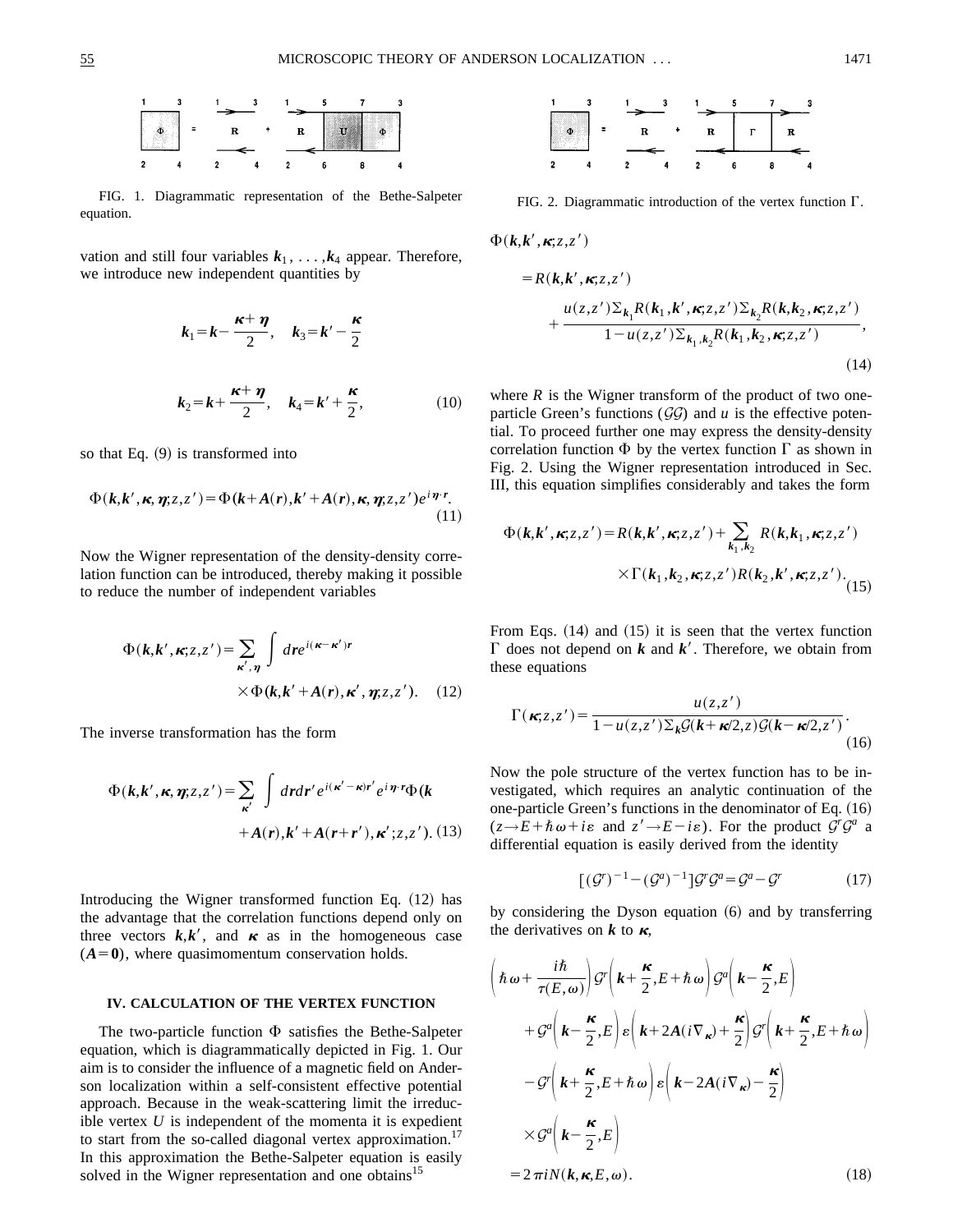Here the self-energy difference is expressed by an effective scattering time  $\tau$  according to

$$
\Sigma^{r}(E+\hbar\omega)-\Sigma^{a}(E)=-\frac{i\hbar}{\tau(E,\omega)}.
$$
 (19)

We are interested in the limit  $\kappa, \omega \rightarrow 0$  and consider ( $\kappa, \omega$ ) corrections resulting from the pole in  $\Gamma$  so that the  $(\kappa,\omega)$ dependence on the right-hand side of Eq.  $(18)$  can be omitted and  $N(k, \kappa, E, \omega)$  is replaced by

$$
N(\boldsymbol{k}, E) = \frac{1}{2\pi i} \left[ \mathcal{G}^a(\boldsymbol{k}, E) - \mathcal{G}^r(\boldsymbol{k}, E) \right].
$$
 (20)

Furthermore, we restrict our consideration to the region of weak magnetic fields and treat only its influence on the pole structure, which results in logarithmic corrections to the dynamical diffusion coefficient. In this approximation Eq.  $(18)$ may be further simplified with the result

$$
\left(\hbar\omega - \nabla_{k}\varepsilon(k)\hat{p}(\kappa) + \frac{i\hbar}{\tau(E,\omega)}\right) \mathcal{G}'\left(k + \frac{\kappa}{2}, E + \hbar\omega\right) \times \mathcal{G}^{a}\left(k - \frac{\kappa}{2}, E\right) = 2\pi i N(k, E),
$$
\n(21)

where the following operator was introduced:

$$
\hat{p}(\kappa) = \kappa + 2A(i\nabla_{\kappa}).
$$
\n(22)

It is seen from Eq.  $(22)$  that the charge of the related cooperon is 2*e*, which has been accounted for in weaklocalization theory too. Now an iteration of Eq.  $(21)$  up to the third order in  $\hbar \omega, \kappa$ , and *A* together with Eq. (16) gives our final result for the vertex function

$$
\Gamma(\boldsymbol{\kappa},E,\omega) = \frac{u(E,\omega)}{\tau(E,\omega)} \bigg[ -i\,\omega + \sum_{i,j} \hat{p}_i(\boldsymbol{\kappa}) \hat{p}_j(\boldsymbol{\kappa}) D_{ij}(E,\omega) \bigg]^{-1},
$$
\n(23)

where the spectral diffusion coefficient is defined by

$$
D_{ij}(E,\omega) = \frac{\tau(E,\omega)}{\hbar^2} \frac{1}{N(E)} \sum_{\mathbf{k}} N(\mathbf{k},E) \frac{\partial \varepsilon(\mathbf{k})}{\partial k_i} \frac{\partial \varepsilon(\mathbf{k})}{\partial k_j}.
$$
 (24)

 $N(E) = \sum_k N(k, E)$  is the density of states at the Fermi level. The vertex function  $\Gamma$  in Eq. (23) corresponds to the Cooper propagator, which we introduced in our former phenomenological treatment of the problem.<sup>13</sup>

#### **V. WARD IDENTITY**

The consideration of the due relation between one- and two-particle properties via the Ward identity is inevitable in the microscopic approach to Anderson localization. From the definition of the density-density correlation function  $\Phi$  in Eq.  $(8)$  the following equation is easily derived for the Wigner transformed correlation functions:



FIG. 3. Diagrammatic representation of the equation for the irreducible vertex.

$$
\sum_{k'} \Phi(k, k', 0; E, \omega) = -\frac{\mathcal{G}^r(k, E + \hbar \omega) - \mathcal{G}^a(k, E)}{\hbar \omega}.
$$
 (25)

After summing up this equation over *k* and exploiting the explicit solution for  $\Phi$  from Eq. (14) one obtains

$$
u(E,\omega) = \frac{1}{R(E,\omega)} - \frac{\hbar\omega}{2\pi i N(E)},
$$
 (26)

where

$$
R(E,\omega) = \sum_{k,k'} R(k,k',0;E,\omega). \tag{27}
$$

A second equation for  $R(E,\omega)$  can be easily derived by following the same steps as put forth in Sec. IV and by setting there  $\kappa=0$ . Consequently, from Eq. (21) we easily find

$$
R(E,\omega) = \frac{2\pi i N(E)}{\hbar \omega + i\hbar / \tau(E,\omega)},
$$
\n(28)

which together with Eq.  $(26)$  results in

$$
u(E,\omega) = \frac{\hbar}{2\,\pi N(E)\,\tau(E,\omega)}.\tag{29}
$$

This equation relates the up to now unknown effective potential  $u$  with the scattering time  $\tau$  and is an essential connecting link in our self-consistent scheme.

## **VI. EFFECTIVE POTENTIAL**

There is still the challenging problem to be addressed, namely, to select diagrams for the irreducible vertex *U*, from which the effective potential *u* is constructed. The class of diagrams has to be chosen so as to ensure that in the limit of vanishing magnetic fields the theory by Vollhardt and Wölfle<sup>9</sup> is recovered. The problem of finding appropriate diagrammatic contributions is complicated by the observation that simple ladder diagrams of the scattering channels are unimportant. We consider the same set of diagrams, which we already introduced in our study of Anderson localization in an external electric field<sup>18</sup> and is depicted in Fig. 3. Among other and more essential contributions both the second and the third term on the right-hand side of Fig. 3 generate maximally crossed diagrams of the Cooper channel. This double counting is corrected by the fourth diagram, whose contribution, however, can be neglected if the renormalized coupling is much larger than the bare coupling constant  $u_0$ . This result is in line with the expectation that in the vicinity of the magnetic-field-mediated metal-insulator phase transition the maximally crossed ladder diagrams of the weak-localization theory do not play any significant role. The remaining part of the equation for the irreducible vertex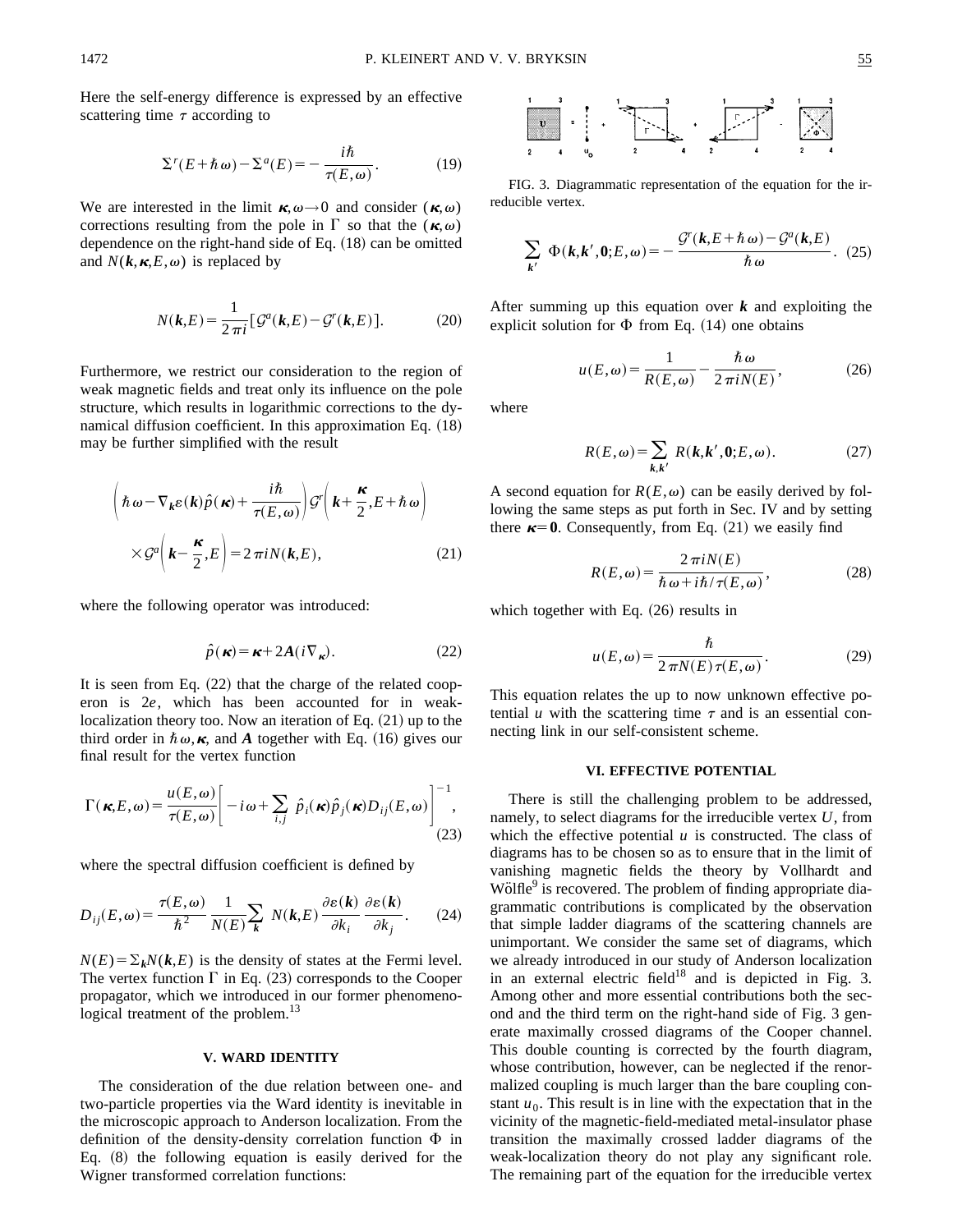has the following form in the Wigner representation

$$
U(k, k', 0; E, \omega)
$$
  
\n
$$
= u_0 + u_0 \sum_{\kappa} G^r(k + \kappa, E + \hbar \omega) G^a(k' - \kappa, E) \Gamma(\kappa, E, \omega)
$$
  
\n
$$
+ u_0 \sum_{\kappa} G^r(k' + \kappa, E + \hbar \omega) G^a(k - \kappa, E) \Gamma(\kappa, E, \omega),
$$
  
\n(30)

where  $u_0 = \hbar/[2\pi N(E)\tau_0]$  and  $\tau_0$  is the bare elastic scattering time. The effective coupling constant *u* may be obtained from the irreducible kernel *U* by means of an average over the Fermi surface

$$
u(E,\omega) = \frac{1}{N(E)^2} \sum_{k,k'} U(k,k',0;E,\omega) N(k,E) N(k',E).
$$
\n(31)

Because a singular  $\kappa$  dependence is introduced only by the vertex function  $\Gamma$ , Eq. (30) may be further simplified by averaging it over the Fermi surface, which we denote simply by a bar

$$
u(E,\omega) = u_0 \left[ 1 - 2 \overline{\mathcal{G}'(k,E + \hbar \omega) \mathcal{G}^a(k',E)} \sum_{\kappa} \Gamma(\kappa;E,\omega) \right].
$$
\n(32)

Only terms that are proportional to  $\mathcal{G}^r \mathcal{G}^a$  contribute significantly to the average so that we obtain

$$
\overline{\mathcal{G}^r \mathcal{G}^a} \cong -\frac{1}{4\pi^2} \left( \frac{R(E,\omega)}{N(E)} \right)^2 = -\frac{1}{4\pi^2 N(E)^2 u(E,\omega)^2}.
$$
\n(33)

Inserting this result into Eq.  $(32)$ , the following relation between the effective potential  $u$  and the vertex function  $\Gamma$  is obtained:

$$
u(E,\omega) = u_0 \left[ 1 + \frac{\Sigma_{\kappa} \Gamma(\kappa;E,\omega)}{2 \pi^2 N(E)^2 u(E,\omega)^2} \right].
$$
 (34)

For an isotropic system we introduce the renormalized dynamical diffusion coefficient

$$
D(E,\omega) = v_F^2 \tau(E,\omega)/d, \qquad (35)
$$

which is in accordance with Eq.  $(24)$ . *d* denotes the dimension of the lattice. Considering the result  $(29)$  derived from the Ward identity, Eq.  $(34)$  for the self-consistent potential takes the following form for the diffusion coefficient

$$
D(E,\omega) = \frac{D_0}{1 + \frac{1}{\hbar \pi N(E)} \sum_{\kappa} C(\kappa;E,\omega)},
$$
(36)

where  $D_0 = v_F^2 \tau_0 / d$ . As in our former phenomenological approach,<sup>13</sup> the autocorrelation function  $\Sigma_{\kappa}C(\kappa;E,\omega)$  of the Cooper propagator has been introduced, the Fourier components of which satisfy the following differential equation according to Eq.  $(23)$ 

$$
\{-i\omega + D(E,\omega)\hat{p}(\mathbf{\kappa})^2\}C(\mathbf{\kappa};E,\omega) = 1.
$$
 (37)

At the absence of any magnetic field the operator  $\hat{p}(\mathbf{k})$  is simply given by  $\kappa$  so that Eq. (36), together with Eq. (37), reproduces the self-consistent equations for the dynamical diffusion coefficient worked out by Vollardt and Wölfle (for a review and a discussion of this equation see Ref. 9). When electrons are subject to a weak external magnetic field Eq.  $(37)$  is conveniently transformed back to the site representation, which leads to the equation

$$
\{-i\omega - D(E,\omega)[\nabla_r - i2A(r)]^2\}C(r;E,\omega) = \delta(r). \tag{38}
$$

For the special case of a disordered two-dimensional system the following self-consistent equation for the dynamical diffusion coefficient results from Eqs.  $(36)$  and  $(38)$ :

$$
D = D_0 - \frac{1}{2\pi^2 \hbar N_F} \left[ \psi \left( \frac{1}{2} + \left\{ \frac{lk_0}{2} \right\}^2 + s \frac{l^2}{4D} \right) - \psi \left( \frac{1}{2} + s \frac{l^2}{4D} \right) \right],
$$
\n(39)

where  $l = \sqrt{\hbar c/eH}$  is the magnetic length,  $k_0 \sim 1/v_F \tau_0$  an appropriate momentum cutoff,  $\psi$  the digamma function, and *s*  $(-i\omega \rightarrow s)$  the variable of the Laplace transformation, which can be identified with the inverse inelastic scattering time  $1/\tau_{\epsilon}$ . Solutions of this transcendental equation for the diffusion coefficient were compared with results of other selfconsistent approaches and with experimental data in Ref. 13. In the weak-coupling limit  $(k_F\lambda \geq 1)$ , where the disorder can be treated within the framework of perturbation theory, the diffusion coefficient  $D$  on the right-hand side of Eq.  $(39)$  can be replaced by  $D_0$ , which leads to the well-established weaklocalization theory of the magnetoconductivity.<sup>3</sup> Our basic results [Eqs.  $(36)–(38)$ ], which we derived in this paper on the basis of a microscopic model, have already been used to thoroughly investigate Anderson localization in anisotropic three-dimensional electron systems under the influence of weak magnetic fields.<sup>19</sup> There it has been demonstrated that there is a metal-insulator phase boundary, which separates localized states at low-magnetic-field strengths, where the diffusion coefficient scales to zero, from extended states at somewhat higher magnetic fields. This can be seen immediately from Eq.  $(39)$  in the limit of vanishing inelastic scattering  $(s\rightarrow 0)$  and weak magnetic fields, where we obtain  $[cf. Eq. (22) in Ref. 19]$ 

$$
\frac{D}{D_0} = 1 + \frac{1}{\pi} \frac{1}{k_F \lambda_0} \{ \ln[(k_F \lambda_0)(\omega_c \tau_0)] - C \},
$$
 (40)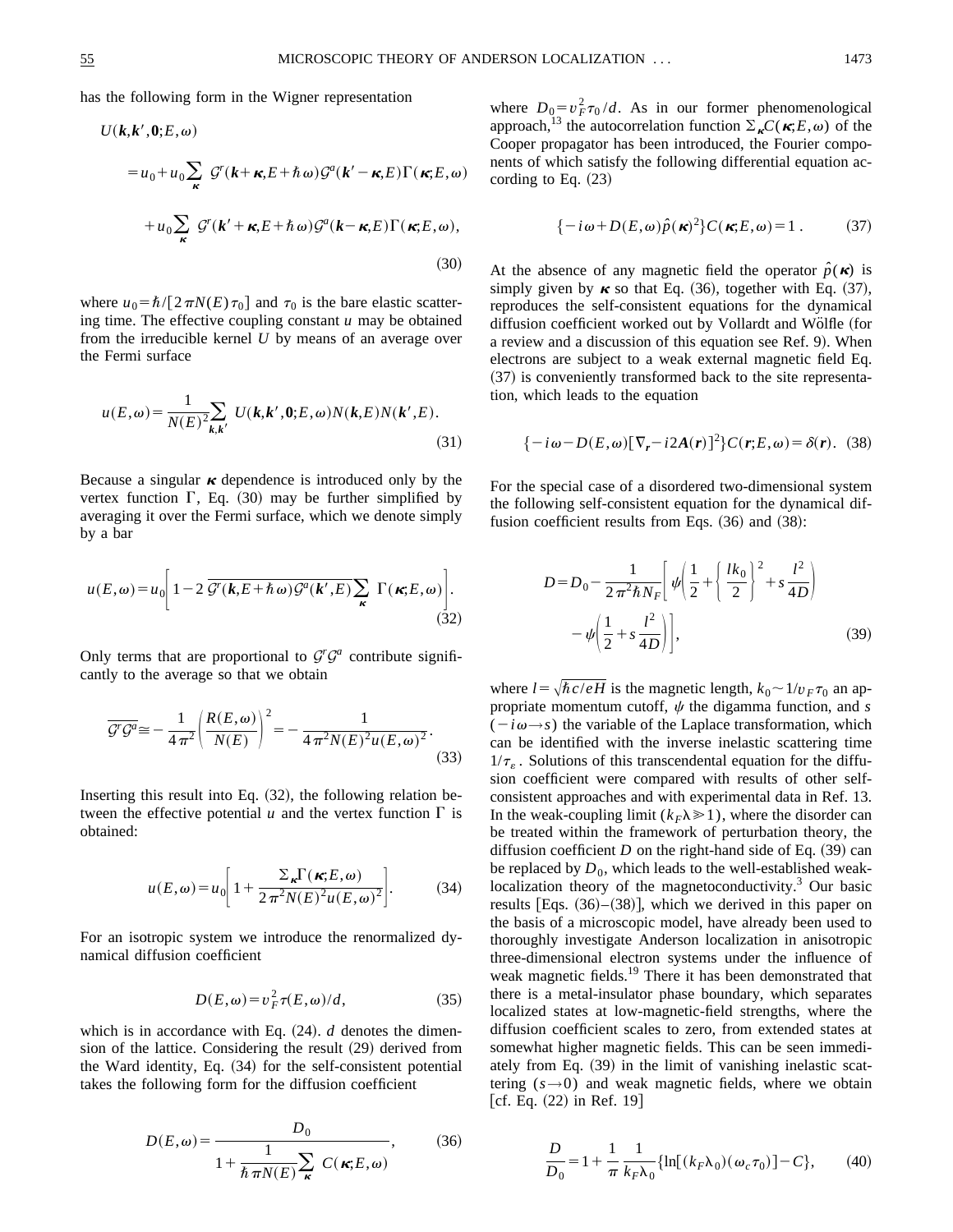with  $\omega_c = \hbar/m^*l^2$  being the cyclotron frequency and *C* Euler's constant. From Eq.  $(40)$  it follows that there is a critical magnetic field determined by

$$
\omega_c^* \tau_0 = \frac{e^C}{k_F \lambda_0} \exp(-\pi k_F \lambda_0),\tag{41}
$$

at which the renormalized diffusion coefficient vanishes. Below this magnetic-field strength the states are localized. This is due to the fact that one obtains two solutions in this magnetic-field region if the infrared cutoff vanishes  $(s=0)$ . The physically relevant one is simply  $D=0$ , which is approximated by the numerical solution of Eq.  $(39)$  when *s* goes to zero. The localization length of the states in weak magnetic fields is, however, much larger than the zero-field localization length.

From a renormalization-group analysis<sup>20,21</sup> it is known that in  $d=2$  dimensions logarithmically divergent corrections exist that are due to diffusion poles and dominate the magnetic-field-mediated localization if the system size *L* is much larger than the zero-field localization length  $\xi$ . This scale-invariant contribution that does not depend on the magnetic field is smaller by a factor  $(k_F\lambda_0)^{-1}$  compared to the suppressed quantum corrections resulting from the Cooper channel. Nevertheless, for sufficiently large system sizes and inelastic scattering times only this classical localizing term survives. Although our self-consistent Green's-function approach includes particle-hole ladder diagrams via the Bethe-Salpeter equation we did not treat a renormalization of the diffusions from which such a result could be derived. Rather we focused our attention on the magnetic-field-induced renormalization of the quantum corrections that are relevant if the magnetic length *l* is larger than the system size *L* or the inelastic scattering length. That means that we restricted our treatment to the case where the cooperons are not completely suppressed by the magnetic field and constructed an effective potential from the particle-particle channel. Consequently, our approach is applicable in the weak-magnetic-field region  $(l>L)$  where it approaches the weak-localization theory of the magnetoresistance if the disorder becomes weak  $(k_F\lambda_0\geq 1)$ . Up to now it has not been clear how magneticfield-induced electron localization due to divergencies coming from particle-hole diffusion poles could be described within the framework of a self-consistent diagrammatic theory.

For a three-dimensional system we calculate the localization length  $\xi_B$  in a magnetic field. Near the metal-insulator transition point Eqs.  $(36)$  and  $(38)$  can be cast into the closed  $form<sup>19</sup>$ 

$$
\frac{2h}{\pi k_F \lambda_0} \int_0^1 dx \int_0^\infty dt \frac{\sinh(t/2)}{\sinh(ht)} \times \exp\{-\left[1/2 + x^2 + 1/(\xi_B k_0)^2\right]t\} = 1, \quad (42)
$$

where  $h=2/(lk_0)^2$  is the magnetic-field parameter. Solving this equation in the magnetic-field region considered  $(h \le 1)$ , we obtain the same critical exponent  $\nu=-1$  for the divergence of the localization length  $\xi_B$  as in the case without any magnetic field.<sup>9</sup> This surprising result is in line with conclusions drawn from numerical studies.<sup>4</sup> If the numerical results are indeed valid for large system sizes satisfying  $l < L$  this agreement demonstrates that the particle-hole renormalization does not play any significant role at least near the 3D metal-insulator transition point. Further work seems to be necessary to decide the question whether the numerical data really apply to an infinite system or are restricted to system sizes smaller than the magnetic length.

Our self-consistent model has been used to investigate magnetic-field-mediated Anderson localization in anisotropic systems<sup>19</sup> at an arbitrary alignment of the magnetic field.<sup>22</sup> There it has been shown that the approach is in accord with numerous well-established limiting results.

#### **VII. SUMMARY**

The asymptotic critical behavior of the disordered system in a magnetic field is governed by the unitary universality class that reflects effectively broken time-reversal symmetry if  $l \leq L$ . On the other hand, under the condition  $L \leq l$  most of the relevant electronic trajectories cover the whole area and the system behaves approximately according to the orthogonal symmetry. $23$  In this case the cooperon is not completely suppressed by the magnetic field and the construction of a self-consistent theory of Anderson localization that includes an external magnetic field is straightforward. Using a microscopic Green's-function approach we identified a class of vertex diagrams that accounts for the magnetic-field-induced metal-insulator phase transition in a disordered twodimensional electron gas if  $L \le l$ . The basic ideas we presented in this paper have already been exploited to treat Anderson localization in an external electric field.<sup>18</sup> It has been shown that the particle-hole and particle-particle ladder diagrams do not contribute significantly and that the diagrams, which have to be summed up, exhibit a complicated structure. The selected diagrammatic contributions have been used to construct a self-consistent effective potential that is connected with the dynamical diffusion coefficient via the Ward identity. We restricted our consideration to the lowestorder change of the pole structure in the vertex function due to a magnetic field, allowing us to determine logarithmic corrections to the renormalized diffusion coefficient. The second-order contribution, which would introduce the Hall component of the diffusion tensor, has been neglected. The calculation greatly profited from the introduction of symmetry adapted representations.

Our basic results completely agree with the former phenomenological approach to the problem,<sup>13</sup> which has already been used to treat the field dependence of Anderson localization in anisotropic systems<sup>19</sup> and at arbitrary orientations of the magnetic field.<sup>22</sup> The microscopic Green's-function approach that we presented here generalizes the self-consistent theory worked out by Vollhardt and Wölfle<sup>9</sup> and reproduces the magnetoconductivity results of the weak-localization theory in the limit of weak disorder.

Further progress may be expected from an extension of our microscopic description to higher magnetic fields, where the quantum Hall effect becomes relevant. But it is also suggestive to assume that a completely new approach has to be envisaged in this case because in the region of high magnetic fields almost all states are strongly localized.